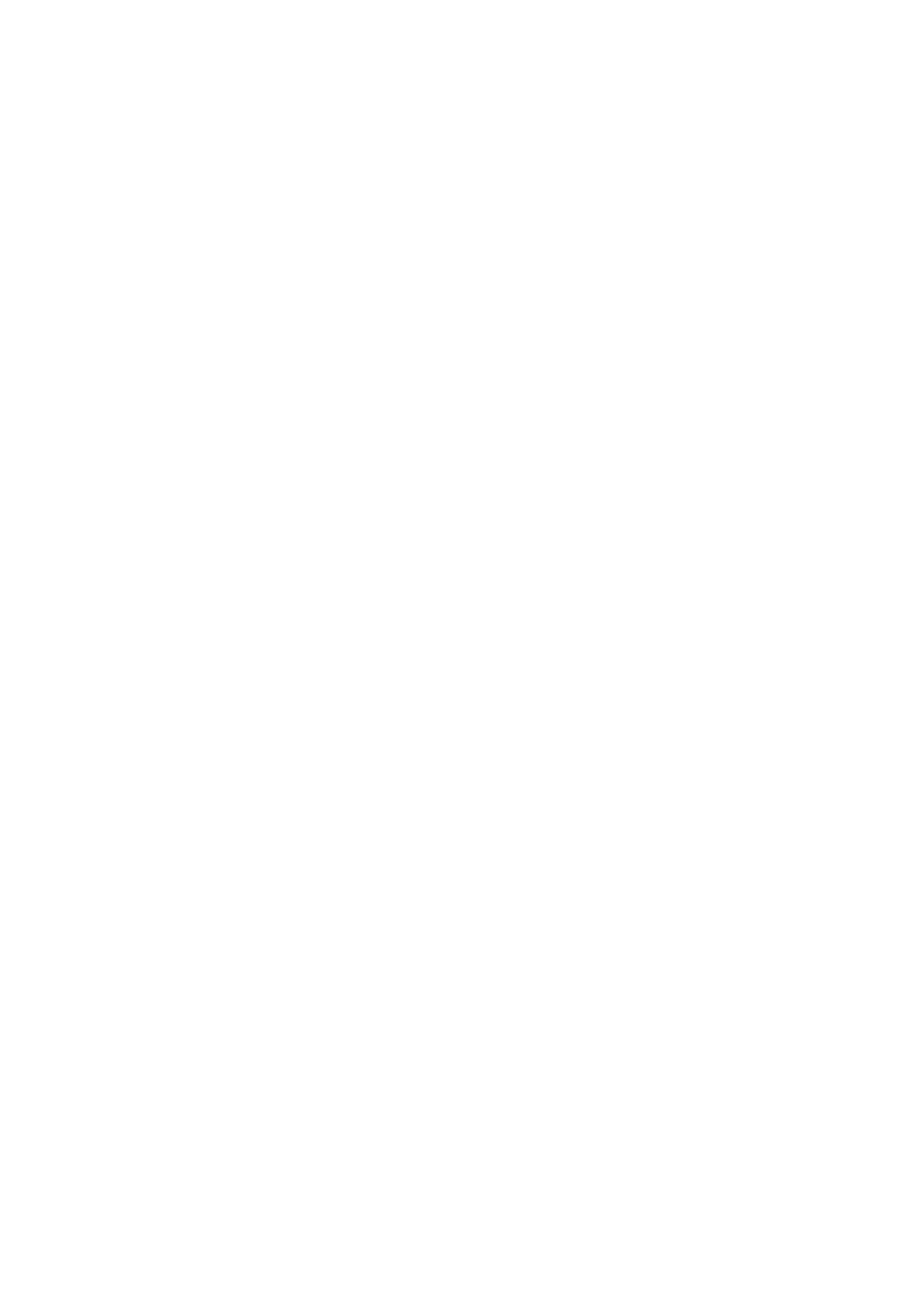

# **EXECUTIVE SUMMARY**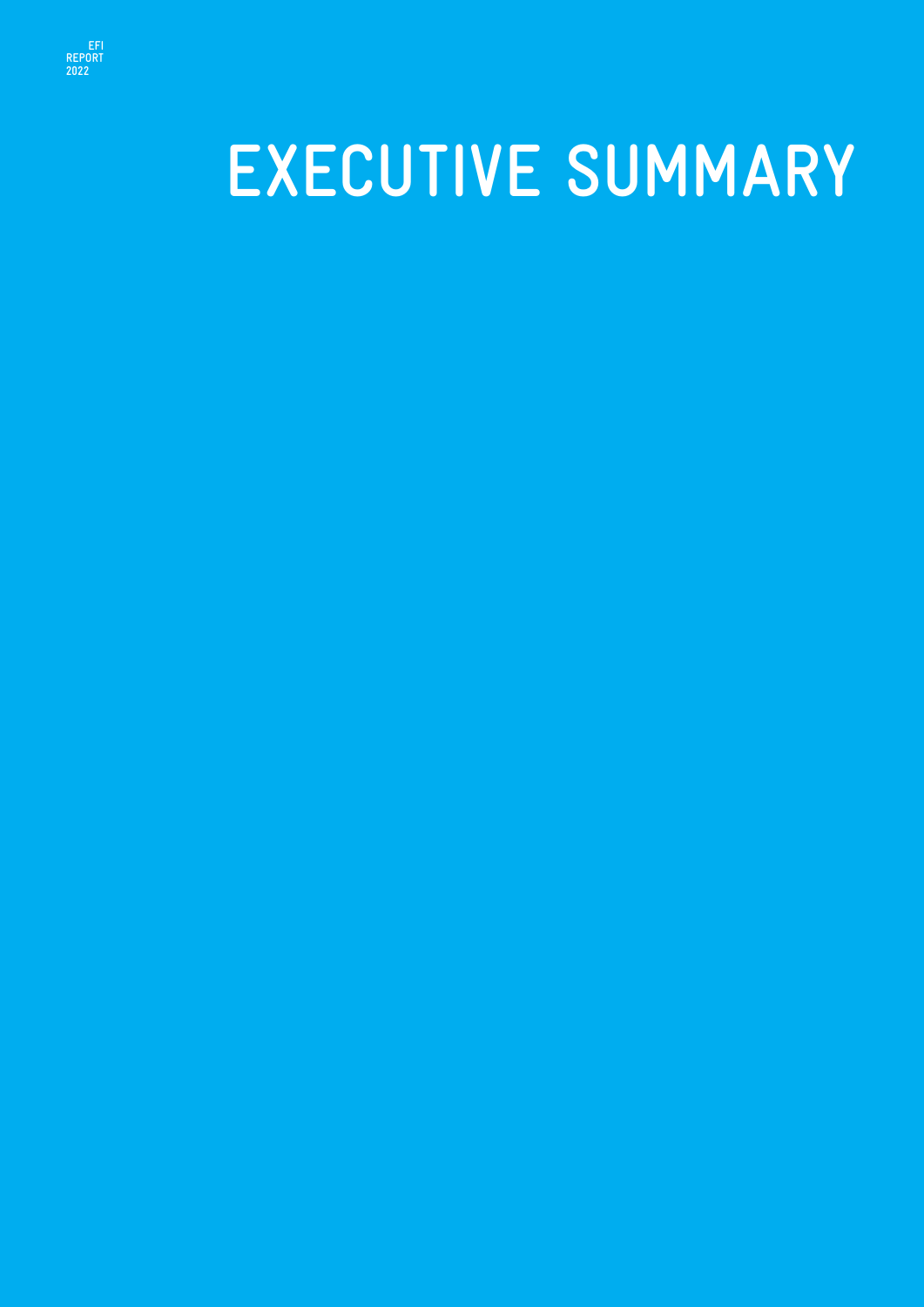#### **We would like to thank**

Dr. Arne Beck, Prof. Dr. Katja Becker, Engelbert Beyer, Prof. Dr. Stefan Bratzel, Marco-Alexander Breit, Henriette Druba, Prof. Dr. Ottmar Edenhofer, Prof. Dr. Svenja Falk, Prof. Dr. Manfred Fischedick, Prof. Dr. Jens Förderer, Prof. Dr. Jutta Günther, Prof. Dr. Justus Haucap, Robert Henrich, Markus Heß, Prof. Dr. Georg Hirte, Christian Hochfeld, Dr. Matthias Höninger, Prof. Dr. Matthias Hunold, Dr. Ole Janssen, Dr. Stefan Joeres, Prof. Dr. Christof von Kalle, Dr. Denise M. Kátay, Dr. Alexander Klemm, Prof. Dr. Andreas Knie, Prof. Ulrich Laitenberger, Ph.D., Jonathan Muck, Dr. Dietrich Nelle, Eva Nourney, Prof. Dr. Bettina Peters, Dr. Gisela Philipsenburg, Dr. Christian Rammer, Dr. Simon Reif, Dr. Wilfried Rickels, Dr. Christoph Rövekamp, Prof. Dr. Ina Schäfer, Boris Scharinger, Dr. Teresa Schlüter, Dr. Georg Schütte, Prof. Dr. Carsten Sommer, Sergej Suskov, Dr. Ulrike Tagscherer, Fanny Tausendteufel, Prof. Dr. Sylvia Thun, Prof. Dr. Matthias Weber, Dr. Tobias Wenzel, Lukas Gabriel Wiese, Dr. Sebastian Wismer, Prof. Dr. Birgitta Wolff, Dr. Nina Wunderlich, Dr. Katja Zboralski, Dr. Herbert Zeisel,

all of whom contributed their expertise to the report.

In addition, we would also like to thank all those who helped prepare the studies on the German innovation system.

The Commission of Experts wishes to emphasize that the positions expressed in the report do not necessarily represent the opinions of the aforementioned persons.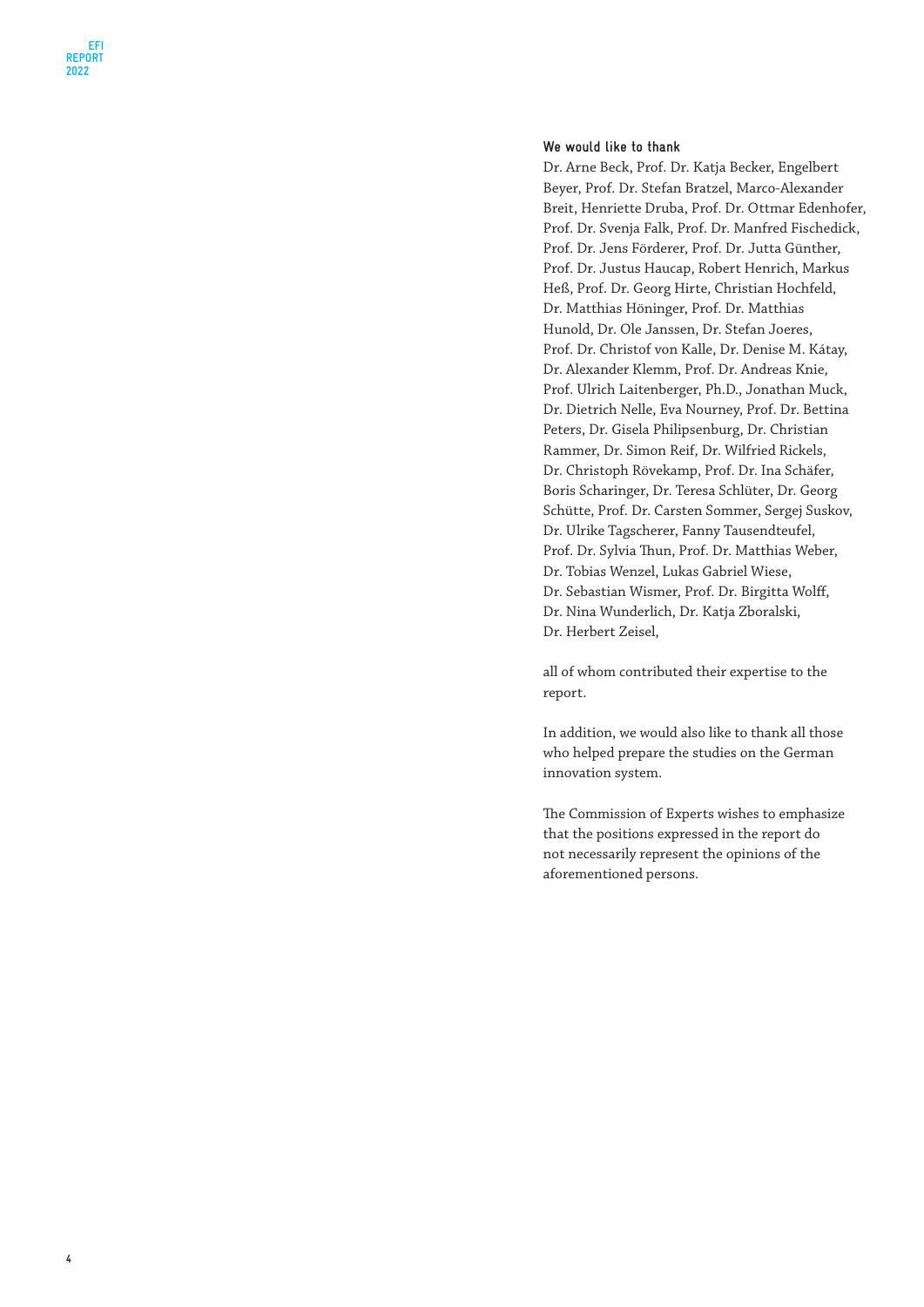#### **Members of the Commission of Experts for Research and Innovation (EFI)**

#### **Prof. Dr. Irene Bertschek**

ZEW – Leibniz Centre for European Economic Research Mannheim, Research Department Digital Economy, and Justus Liebig University Giessen, Faculty of Economics and Business Studies

#### **Prof. Dr. Holger Bonin**

IZA Institute of Labor Economics and University of Kassel, Institute of Economics, Chair of Labour Economics and Social Policy

#### **Prof. Dr. Uwe Cantner (Chair)**

Friedrich Schiller University Jena, Faculty of Economics and Business Administration, Chair of Economics/Microeconomics, and University of Southern Denmark, Odense, Department of Marketing and Management

#### **Prof. Dr. Carolin Häussler**

University of Passau, Faculty of Business, Economics and Information Systems, Chair of Organisation, Technology Management and Entrepreneurship

#### **Prof. Dr. Katharina Hölzle (Deputy Chair)**

University of Potsdam, Faculty of Digital Engineering, Hasso Plattner Institute for Digital Engineering gGmbH, Research Group IT-Entrepreneurship

#### **Prof. Dr. Till Requate**

Kiel University, Institute of Economics, Chair of Innovation, Competition Policy and New Institutional Economics

This report is also the result of the highly competent and dedicated work of the staff of the Commission of Experts' Office and the staff of the Commission Members.

#### **Staff of the EFI Office**

Christine Beyer Dr. Helge Dauchert Niklas Döhler (student assistant) Friederike Heiny Dr. Dorothee Ihle Dr. Petra Meurer Antje Michna Dr. Johannes Stiller Christopher Stolz

#### **Staff of the Commission Members**

Eric Arndt Kiel University, Institute of Economics, Chair of Innovation, Competition Policy and New Institutional Economics

#### Lukas Dreier

Friedrich Schiller University Jena, Faculty of Economics and Business Administration, Chair of Economics/Microeconomics

#### Dr. Patrick Figge

University of Passau, Faculty of Business, Economics and Information Systems, Chair of Organisation, Technology Management and Entrepreneurship

#### Rebecca Janßen

ZEW – Leibniz Centre for European Economic Research Mannheim, Research Department Digital Economy

#### Valeska Maul

University of Potsdam, Faculty of Digital Engineering, Hasso Plattner Institute for Digital Engineering gGmbH, Research Group IT-Entrepreneurship

Dr. Ulf Rinne IZA Institute of Labor Economics (IZA)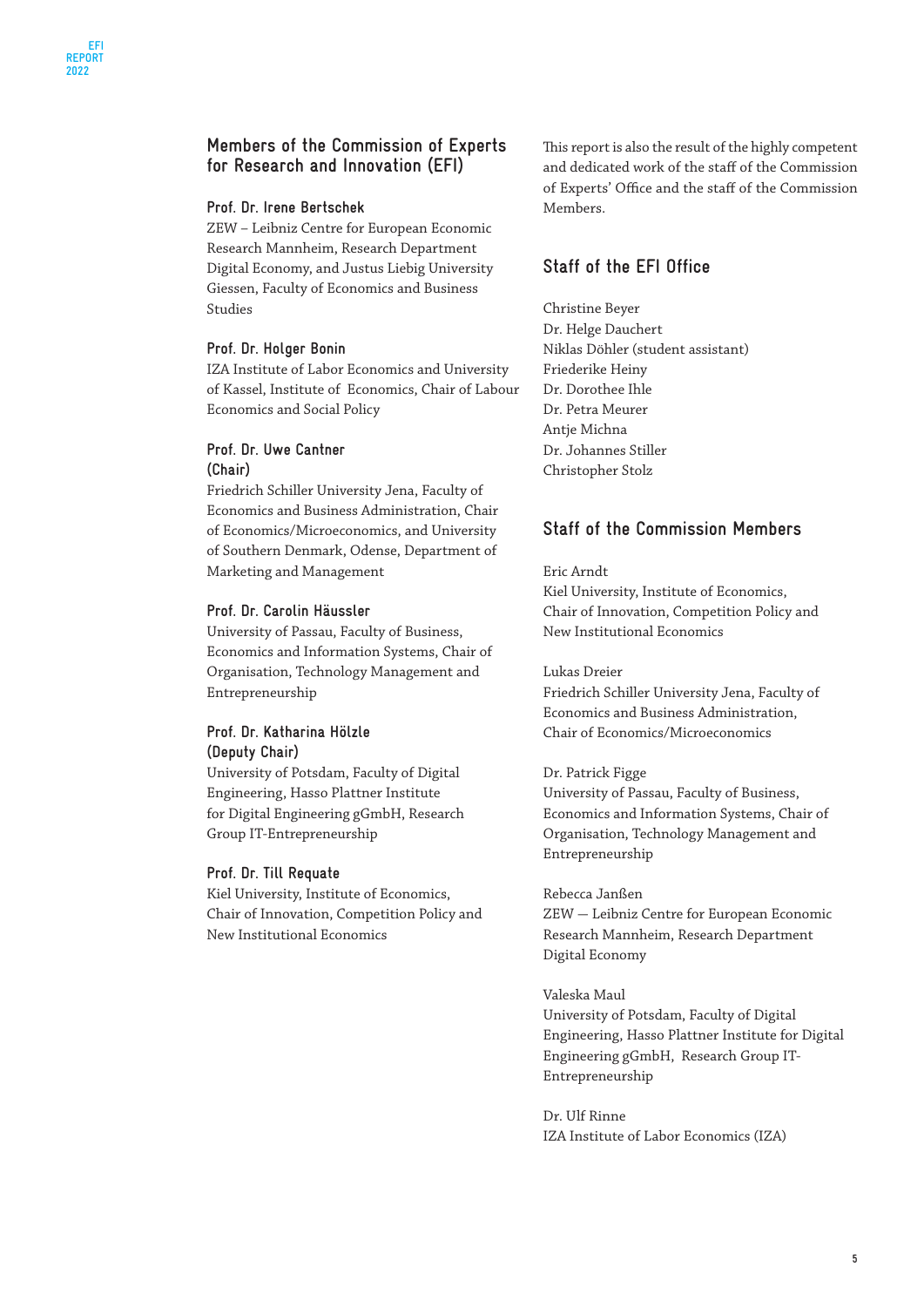## **Executive Summary A Current Developments and Challenges**

#### **A0 R&I policy in the new legislative period**

The governing parties have outlined their plans for the new legislative period in the coalition agreement. They have expressed the will to tackle the grand societal challenges with vigour and to set the course for a social-ecological market economy. The transformative change required for this can only be realized with considerable, often radical technological innovations, social innovations and complementary behavioural changes. The Commission of Experts advocates building on the experiences of the High-Tech Strategy to develop a new, comprehensive R&I strategy and to add a qualitative dimension to the 3.5 percent target. Furthermore, a future quota should be introduced for the federal budget.

#### **A1 Tackling climate targets vigorously**

For Germany to achieve its ambitious climate goals, the development of low- $\mathrm{CO}_2$  technologies must be further advanced and their diffusion into the markets promoted. In addition to the instruments of R&I policy, CO $_{_2}$  pricing is of particular importance here. According to the Commission of Experts, the incentive effects of European and national emissions trading must be increased. Furthermore, the price components in the energy sector associated with state intervention should be reformed quickly and climate-damaging subsidies dismantled. By establishing an international climate club with a common  $\mathrm{CO}_2$  border adjustment mechanism, competitive disadvantages of low-emission technologies in the participating countries should be compensated for compared to cheaper emission-intensive technologies from outside.

#### **A2 Catching up and avoiding technological gaps**

Germany shows considerable weaknesses in the development of digital technologies. There is a danger of losing touch in this central key enabling technology. The Commission of Experts is in favour of further promoting key digital technologies based on strategies and framework programmes and of making greater use of the innovation and value creation potential of data than has been the case to date. In addition, the Commission of Experts considers it necessary to further accelerate the expansion of the digital infrastructure and to strengthen cybersecurity in light of an intensified threat situation. Furthermore, Germany should vigorously promote e-government.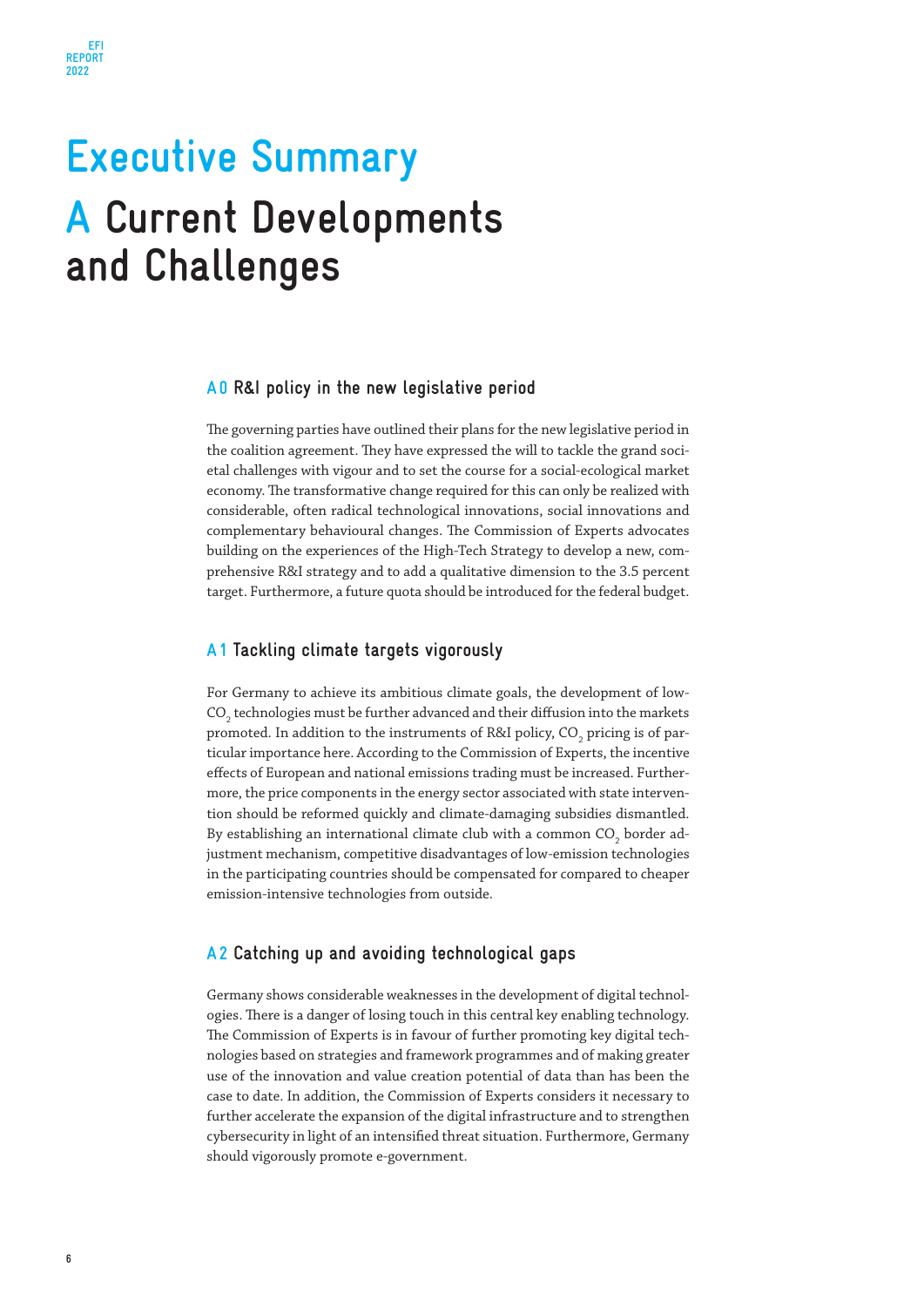#### **A3 Strengthening the skilled labour supply through education and qualification**

For Germany to realize the innovations and productivity gains required to cope with the ongoing transformations and major tasks of the future, the strengthening of the skilled labour supply should be accelerated. To improve STEM skills, the Commission of Experts recommends that learning content and teaching methods in schools be put to the test, that impending bottlenecks in the supply of qualified teachers in STEM subjects be combated more actively and that the school subject of computer science be expanded. It advises making in-company vocational training more attractive from both the supply and the demand side and thus stabilising it. Likewise, vocational adaptability should be boosted through further training, especially through preventive bridging solutions.

#### **A4 Increasing innovation participation**

To counteract the declining trend in Germany's innovator rate, the conditions for participation in R&I activities should be improved with the help of tailored support measures. This could be done, for example, through a comprehensive start-up strategy. The Commission of Experts considers it necessary to substantially professionalize the start-up and transfer infrastructure at universities. Access to venture capital should be improved by further developing the Future Fund (Zukunftsfonds) – by creating funding modules for socially and ecologically oriented projects as well as specifically for female founders. The Commission of Experts is against mixing R&I policy and structural policy goals. Against the backdrop of differing regional conditions, it proposes that R&I funding be oriented towards potential.

#### **A5 Developing agile governance structures**

The R&I policy tasks associated with the upcoming transformative change require agile policy action. To this end, suitable governance structures must be developed and policy learning must be more strongly integrated into political processes. The digital policies of the various ministries are to be coordinated and harmonized more closely than before following the new allocation of competences. To this end, interfaces must be clearly defined and structurally anchored through interdepartmental project teams or task forces. The Commission of Experts is against relying on agency solutions as a panacea in R&I policy. It considers evaluations of R&I policy measures that are carried out systematically and with suitable methods to be important in order to learn from them for the design of future funding measures.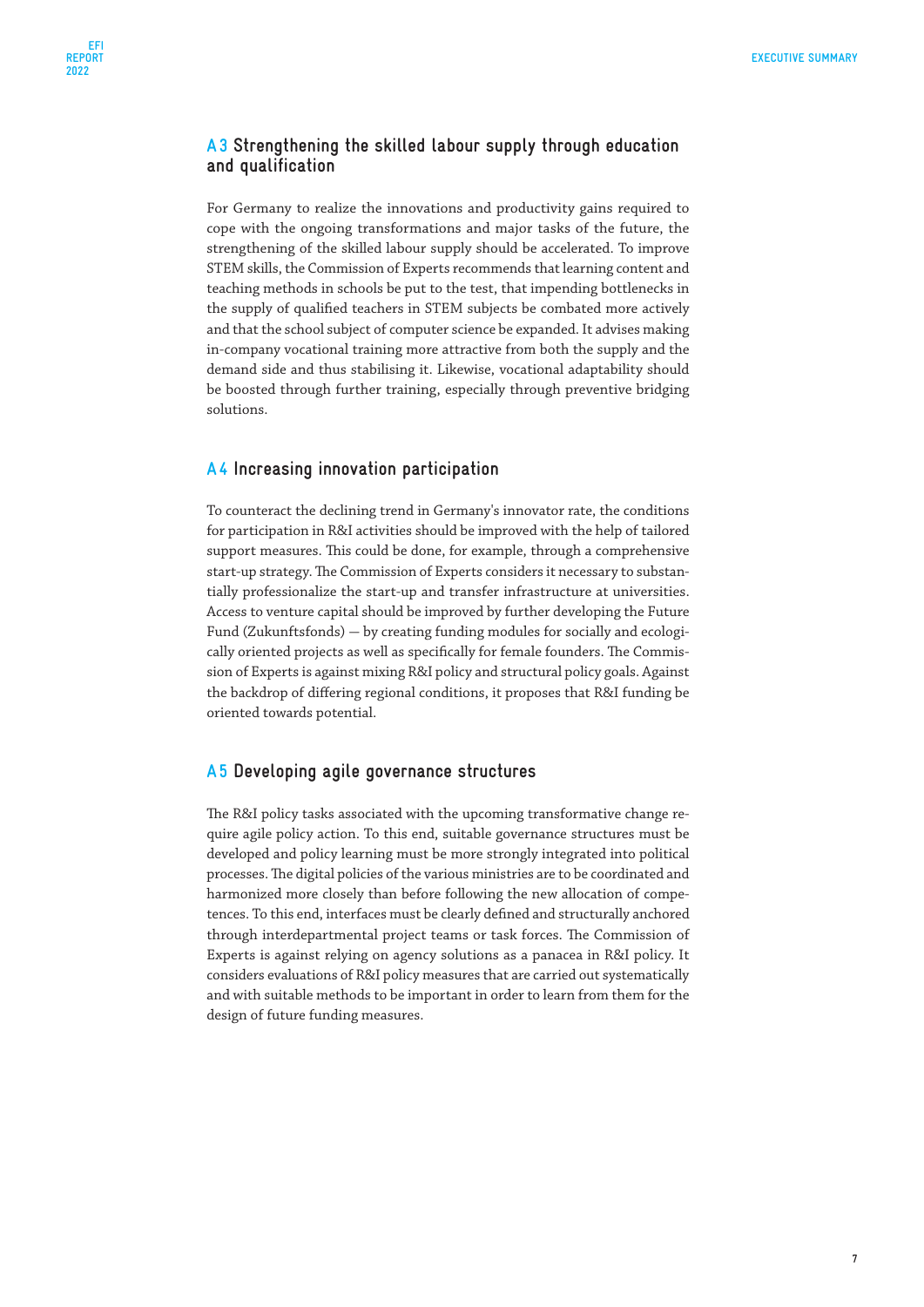### **B Core Topics 2022**

#### **B1 Key enabling technologies and technological sovereignty**

Unique selling propositions and innovations in key enabling technologies contribute to the competitiveness of an economy's companies in these technologies.

In an international comparison, Germany shows strengths in the key enabling technology areas of production technologies as well as bio- and life sciences. However, in the area of digital technologies Germany, like the EU 27, shows clear weaknesses and is also heavily dependent on imports from China.

The Commission of Experts therefore makes the following recommendations:

- **—** Key enabling technologies and derived key enabling technology portfolios must be defined using clear and workable criteria to ensure that their selection is not determined by assertive individual interests.
- Key enabling technologies should be systematically kept under review through continuous foresight analyses and monitoring processes. The aim of these processes must be to record current, emerging and potential key enabling technologies and to evaluate them in terms of their technological, economic and societal potential.
- The Federal Government should establish an independent strategic advisory body for key enabling technologies with the task of continuously updating a key enabling technology portfolio and developing recommendations for action for the Federal Government on how to deal with selected key enabling technologies.
- In key enabling technology areas where technological leaps are emerging, application-oriented pilot projects should be funded in addition to basic research. The development of competences for key enabling technologies must be initiated at an early stage in academic education as well as in vocational and continuing education and training.
- The Federal Government should not only focus its funding on the premarket phase. To promote potential key enabling technologies (infant technologies), the Commission of Experts also recommends targeted market interventions, provided they have a catalytic character.
- **—** To reinforce key enabling technologies and their own technological sovereignty, Germany and the EU should take stronger joint action to achieve a critical mass of capacities and activities.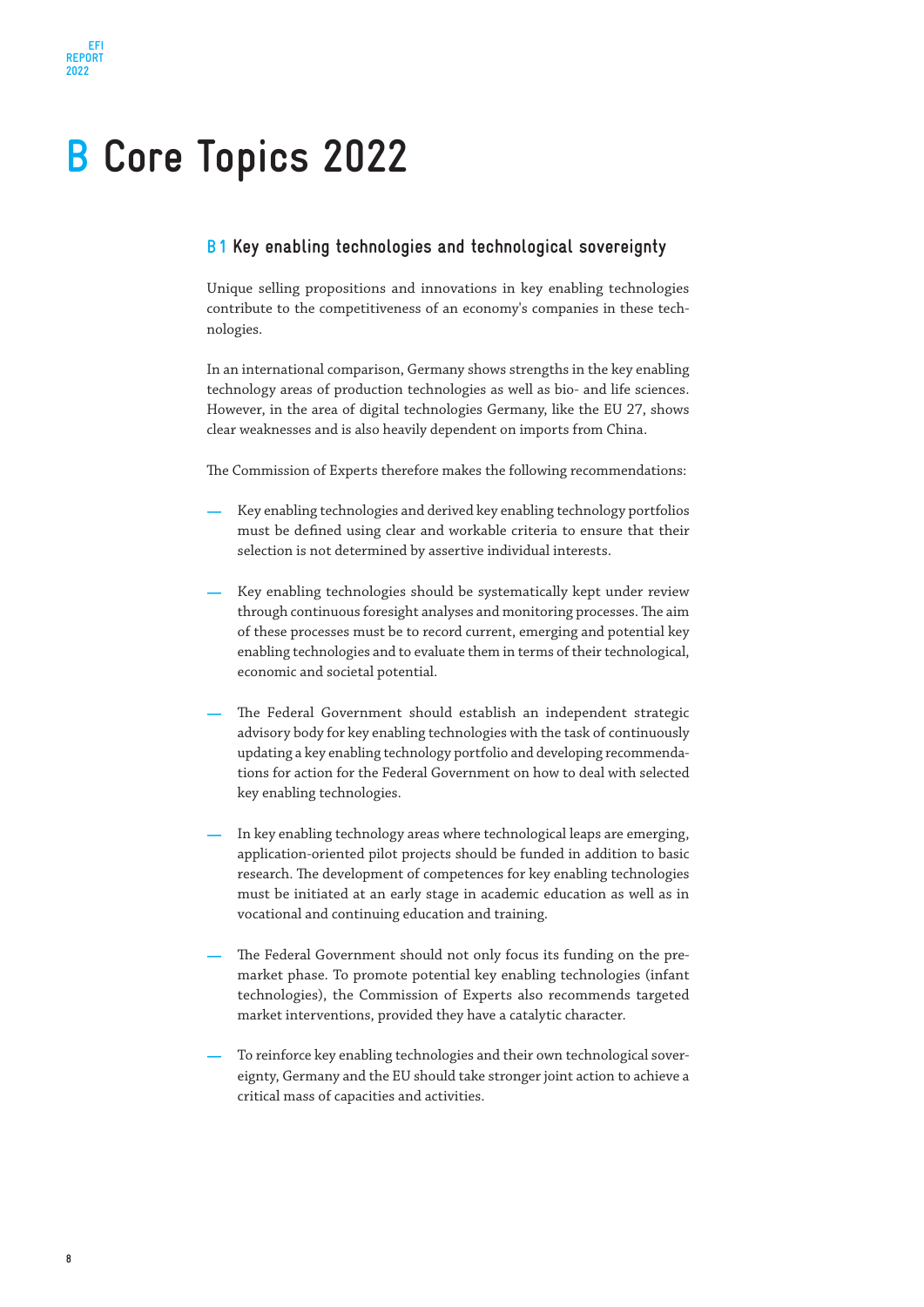#### **B2 Motorized private transport on the road to sustainability**

German policy is faced with the major challenge of having to bring emissions from the transport sector to zero as early as 2045. Private motorized transport is a major source of greenhouse gas emissions. At the vehicle level, a reduction of these emissions can be achieved using new drive systems and alternative fuels. The battery-powered passenger car is proving to be the most ecologically and economically advantageous alternative. Furthermore, developments in digitalization and autonomous driving create opportunities for innovative mobility services such as car sharing and on-demand transport, which can contribute to reducing emissions through shared vehicle use or the bundling of transport.

The Commission of Experts therefore recommends:

- **—** Appropriate measures should be taken to quickly realize a sufficiently high CO $_{\rm _2}$  price to reduce the attractiveness of conventional combustion engines and at the same time give companies planning security regarding the marketability of e-mobility and the future development of alternative drive systems.
- The system of taxes and charges should be fundamentally reformed by reducing flat-rate taxes, such as vehicle tax, and instead levying more usage-based charges, such as tolls and parking fees.
- The supply of CO<sub>2</sub>-neutral electricity should be increased through the expansion of renewable electricity sources.
- **—** Electricity should be exempted from additional financial burdens without a steering effect, such as the Renewable Energy Sources Act (Erneuerbare-Energien-Gesetz, EEG) levy and the electricity tax, to keep electricity prices low.
- The development of new types of batteries with a lower ecological footprint should be vigorously promoted.
- The current purchase premium system for the purchase of electric cars should be phased out by 2025 as planned.
- Plug-in hybrids should be immediately excluded from purchase premiums, as they perform significantly worse in the environmental balances than battery-electric vehicles.
- Pricing of CO<sub>2</sub> and other externalities should be achieved through a combination of a CO<sub>2</sub> price and a correspondingly adjusted petrol/diesel tax.
- **—** Section 50 of the Passenger Transport Act (Personenbeförderungsgesetz, PBefG) should be reformed so that municipalities can exert less influence on the providers of bundled on-demand transport.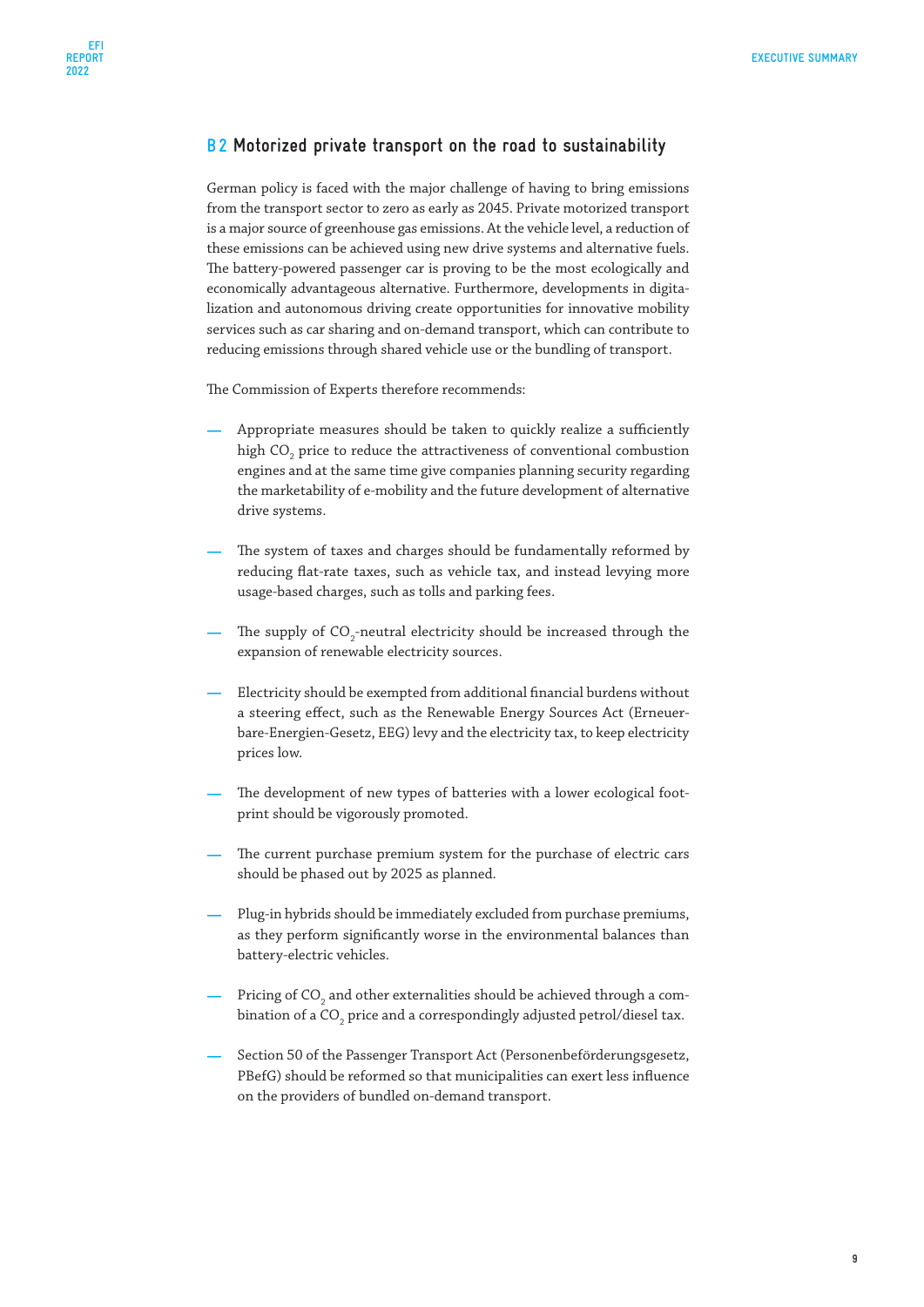#### **B3 Innovations in the platform economy**

Digital platforms orchestrate the interaction of different stakeholder groups and enable the development of innovative business models as well as new products and services. Companies that use digital B2B platforms see many advantages for their own innovation activities, for example, through simplified access to data or the integration of external partners in the innovation process. The potential for value creation by means of B2B platforms and especially using data-based platforms in the industrial sector is estimated to be high for the German economy.

It is important to leverage this potential and avoid a drain of value creation to the large B2C platforms from the USA and China that are increasingly penetrating the B2B sector. The Commission of Experts therefore recommends:

- **—** The requirements of the Public Sector Information Directive and measures of the Open Data Strategy should be implemented quickly and consistently.
- **—** The Federal Government is requested to review the progress of GAIA-X in a timely manner and at regular intervals. If it becomes apparent that GAIA-X is falling significantly and permanently short of the targets set, funding should be adjusted accordingly.
- **—** The framework conditions for data intermediaries in the planned Data Governance Act should be designed in such a way that stakeholders have an incentive to offer such intermediary services and high-quality services are ensured.
- **—** To increase trust in B2B platform ecosystems, the creation of B2B platforms that companies operate and design collaboratively should be encouraged.
- **—** Data literacy training should be further reinforced. Against this background, the Commission of Experts welcomes the extension of the go-digital support programme until the end of 2024 and in particular the newly included go-data module.
- **—** Based on the welcome regulations in the German Act Against Restraints of Competition Digitalization Act (GWB-Digitalisierungsgesetz) and in the planned Digital Markets Act (DMA) for the improvement of data portability and interoperability of digital platforms, suitable criteria must be developed in order to be able to check the implementation of these regulations.
- **—** The Federal Government and the European Commission should advocate for uniform platform regulation throughout the EU.
- It is necessary to evaluate the regulatory measures such as the tenth GWB amendment or the DMA for their innovation effects after their introduction. The emergence of similarly high market concentrations as in the B2C sector should be prevented.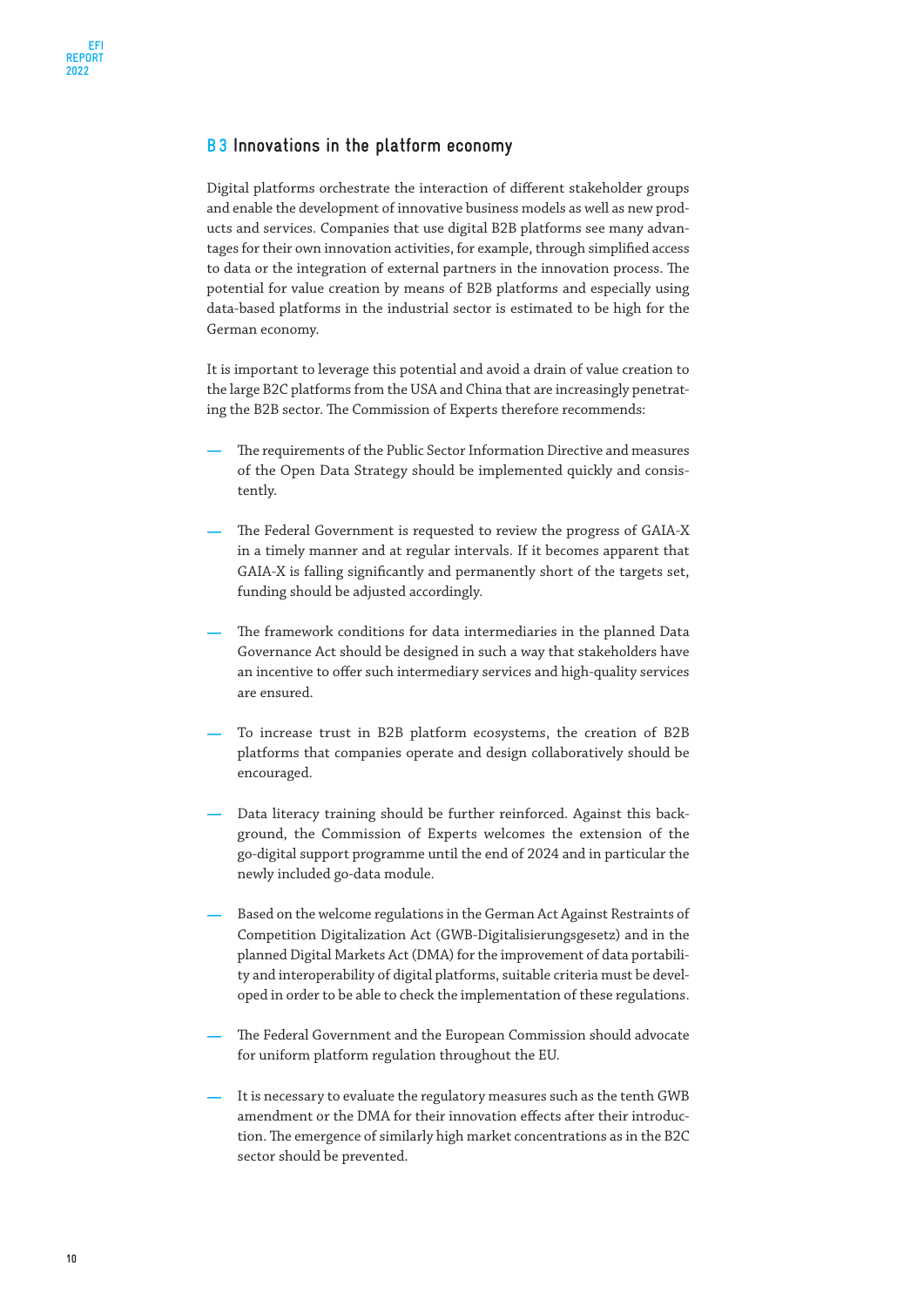#### **B4 Digital transformation in the healthcare system**

The digitalization of the healthcare system is associated with great potential for innovation and value creation regarding better quality and more efficient healthcare. In particular, the increasing availability of health data in combination with new digital analysis methods creates opportunities for more personalized diagnostics and treatment. In international comparison, Germany lags far behind in the digitalization of the healthcare system.

The Commission of Experts recommends the following measures to reduce existing barriers and to be able to leverage the innovation potential associated with digitalization:

- The digitalization strategy for the healthcare system announced in the coalition agreement should be developed and implemented quickly. All relevant stakeholders should be involved in the development. A coordinating body with the broadest possible enforcement powers should be created or commissioned for implementation.
- **—** To enable an efficient and frictionless exchange of data and information and to ensure interoperability between IT systems, sufficient space must be given to the establishment of interoperable and international standards as part of the digitalization strategy for the healthcare system.
- **—** The GDPR-compliant scientific use of health data, to which the Commission of Experts feels the Health Data Use Act (Gesundheitsdatennutzungsgesetz) announced in the coalition agreement can contribute, should be designed for researchers in such a way that the administrative burden is as low as possible.
- It is welcome that a GDPR-compliant electronic patient record (ePR) is to be made available to all insured persons via opt-out. To be able to leverage the potential associated with ePR data, the possibility of releasing the data, especially for research purposes, should be designed to be as low-threshold as possible.
- For the possibilities of telemedicine to be used more, sufficient financial incentives are required for the service providers. Where this is not the case at present, equal services should therefore be remunerated equally in the introductory phase.
- **—** Digital health applications (DiGA) must present various proofs of medical evidence, among other things, as part of the approval process. Although this is a mandatory requirement for ensuring quality healthcare, the introduction of flexible, adaptive study designs and requirements should be explored. After approval, the functionality and effectiveness of the digital health applications should be continuously monitored.
- **—** To provide incentives for quality improvement on the part of the digital health applications providers and to guarantee the quality of the digital health applications, suitable performance-based remuneration models should be introduced.